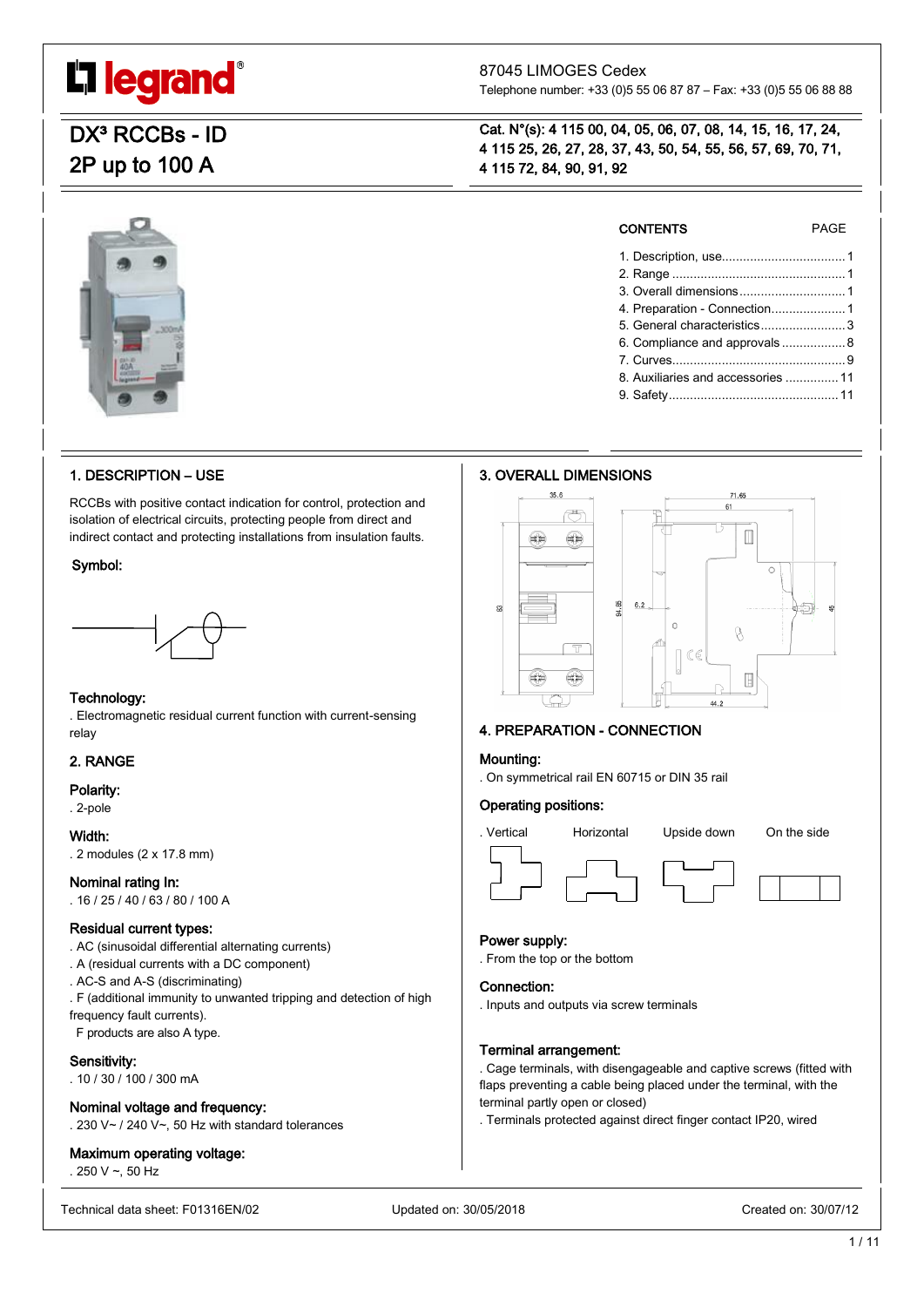# DX<sup>3</sup> RCCBs - ID 2P up to 100 A

# 4. PREPARATION - CONNECTION (continued)

. A circuit breaker may be replaced in the middle of a row supplied with busbars without disconnecting the other products

Put the lugs in the unlocking position

Put the latch clips in the unlocking position



Unscrew the four upper terminals completely

Pull the device forward in order to release it from the rail

Pull the device downward in order to release it completely from the prongs of the busbar

#### Connection:

. Terminals protected against direct finger contact IP20, wired device

. Cage terminals, with disengageable or captive screws

. Terminals fitted with flaps preventing a cable being placed under the terminal, with the terminal partly open or closed

. Alignment and spacing of the terminals permitting connection with the other products in the range via toothed supply busbars

# 4. PREPARATION - CONNECTION (continued)

#### Terminal arrangement: *(continued)*

. Alignment and spacing of the terminals permitting shutters with the other products via toothed supply busbars

- . Terminal depth: 14 mm
- . Terminal capacity: 60 mm²
- . Screw head: mixed head, slotted head and Philips / Pozidriv no. 2 . Tightening torques:
	- Minimum / Maximum: 1.2 Nm / 3.5 Nm
	- Recommended: 2.5 Nm

#### Conductor types:

. Copper cables at the top and bottom of the product - Cable cross-section:

|                | Without ferrule                       | With ferrule                          |
|----------------|---------------------------------------|---------------------------------------|
|                | $1 \times 0.75$ to 50 mm <sup>2</sup> |                                       |
| Rigid cable    | or                                    |                                       |
|                | $2 \times 0.75$ to 16 mm <sup>2</sup> |                                       |
|                | $1 \times 0.75$ to 35 mm <sup>2</sup> |                                       |
| Flexible cable | or                                    | $1 \times 0.75$ to 25 mm <sup>2</sup> |
|                | $2 \times 0.75$ to 16 mm <sup>2</sup> |                                       |

# Required tools:

- . For the terminals:
	- 5.5 mm / 6.5 mm blade screwdriver recommended
	- Pozidriv n°2 / Philips N°2 screwdriver recommended

. For the latching:

- 5.5 mm blade screwdriver recommended / 6 mm maximum
- Pozidriv n°2 / Philips N°2 screwdriver recommended

#### Device handling:

. Manual action via ergonomic 2 position handle: - I-On, device closed O-Off, device open

#### Contact status display:

. By marking of the handle:

- I-On, in white on a red background: closed contacts
- O-Off, in white on a green background: contacts open

#### Residual current trip display:

. Handle at the bottom position, the residual current is released

#### Lockout:

. Padlocks possible in the open or closed positions with padlock support (Cat. No. 4 063 03) and Ø5 mm padlock (Cat. No. 4 063 13) or Ø6 mm padlock (Cat. No. 227 97)

#### Sealing:

. Possible in the open or closed positions

#### Labelling:

. Circuit identification by way of a label inserted in the label holder situated on the front of the product







**L'i legrand**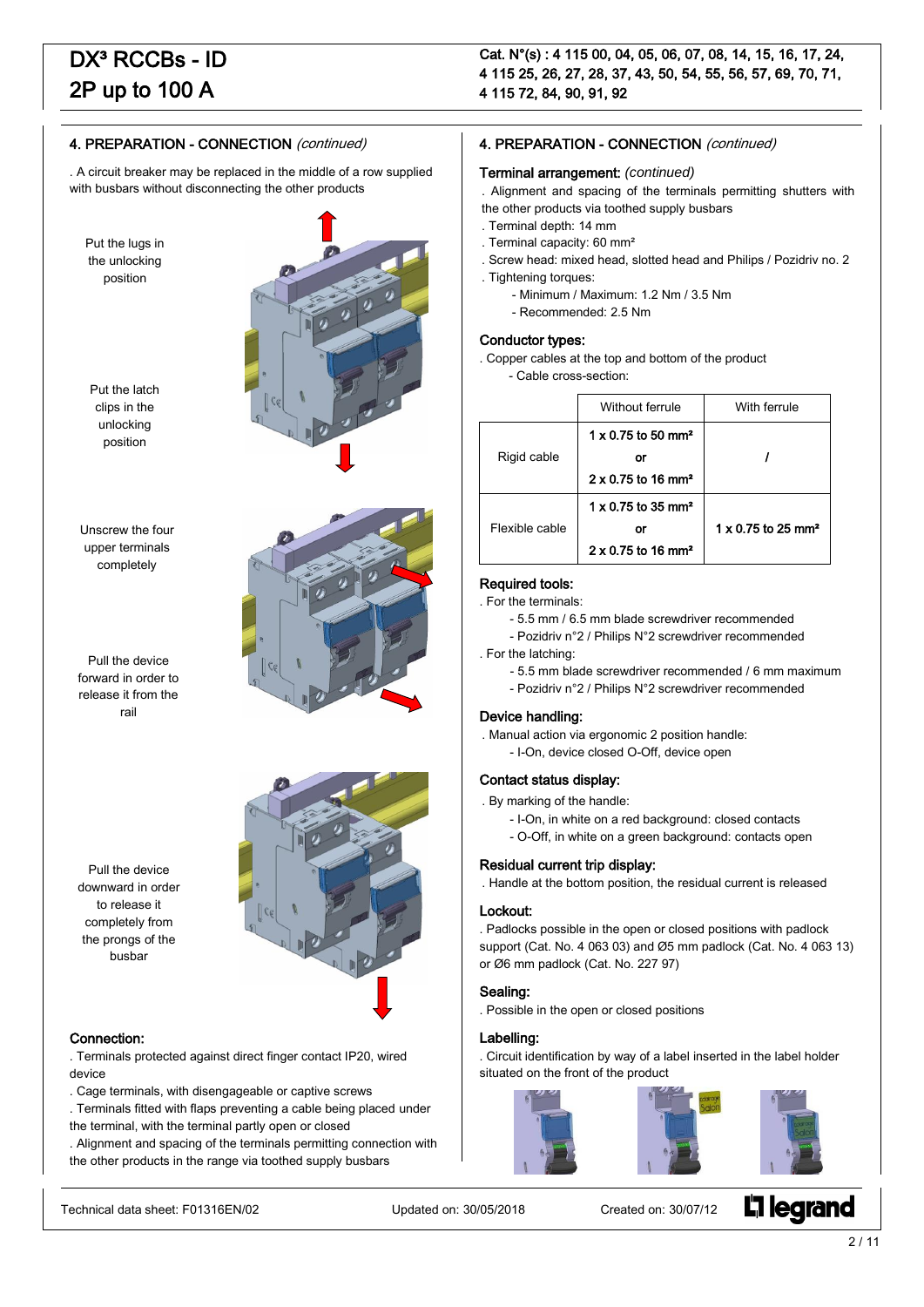#### 5. GENERAL CHARACTERISTICS

#### Neutral earthing system:

. IT, TT and TN

#### Marking:

 $\overline{\phantom{a}}$ 

. Marking on the "front side": (by permanent ink pad printing)



#### Marking on the upper panel:

. By permanent ink pad printing



Approvals Electrical diagram

#### Test operating voltage:

- . 10 mA all types : from 110 V to 250 V~
- . 30 mA, all types: from 180 V to 250 V~
- . 100 mA AC type : from 110 V to 250 V ~
- . 300 mA A / S type : from 110 V to 250 V~
- . 300 mA AC type : from 115 V to 250 V ~
- . 100 mA S type : from 120 V to 250 V ~

#### Rated conditional short-circuit current:

. Inc = 10 kA, in accordance with EN/IEC 61008-1

#### Rated conditional short-circuit residual current:

.  $IAC = 10$  kA, in accordance with EN/IEC 61008-1

#### Rated residual breaking capacity:

.  $I\Delta m = 1000$  A, in accordance with EN/IEC 61008-1

#### Rated breaking and making capacity:

| In accordance with EN/IEC 61008-1,     |                |  |  |  |  |
|----------------------------------------|----------------|--|--|--|--|
| $\ln = 16 / 25 / 40$ A : $\ln = 500$ A |                |  |  |  |  |
| . In = $63$ A                          | : $Im = 630 A$ |  |  |  |  |
| . In = 80 A                            | : $Im = 800 A$ |  |  |  |  |

 $\ln = 100 \text{ A}$  :  $\ln = 1,000 \text{ A}$ 

#### Protection against overloads:

. The RCCB must be protected against overloads (either upstream or downstream) by a circuit breaker or a fuse which has a maximum of the same nominal current as the residual current switch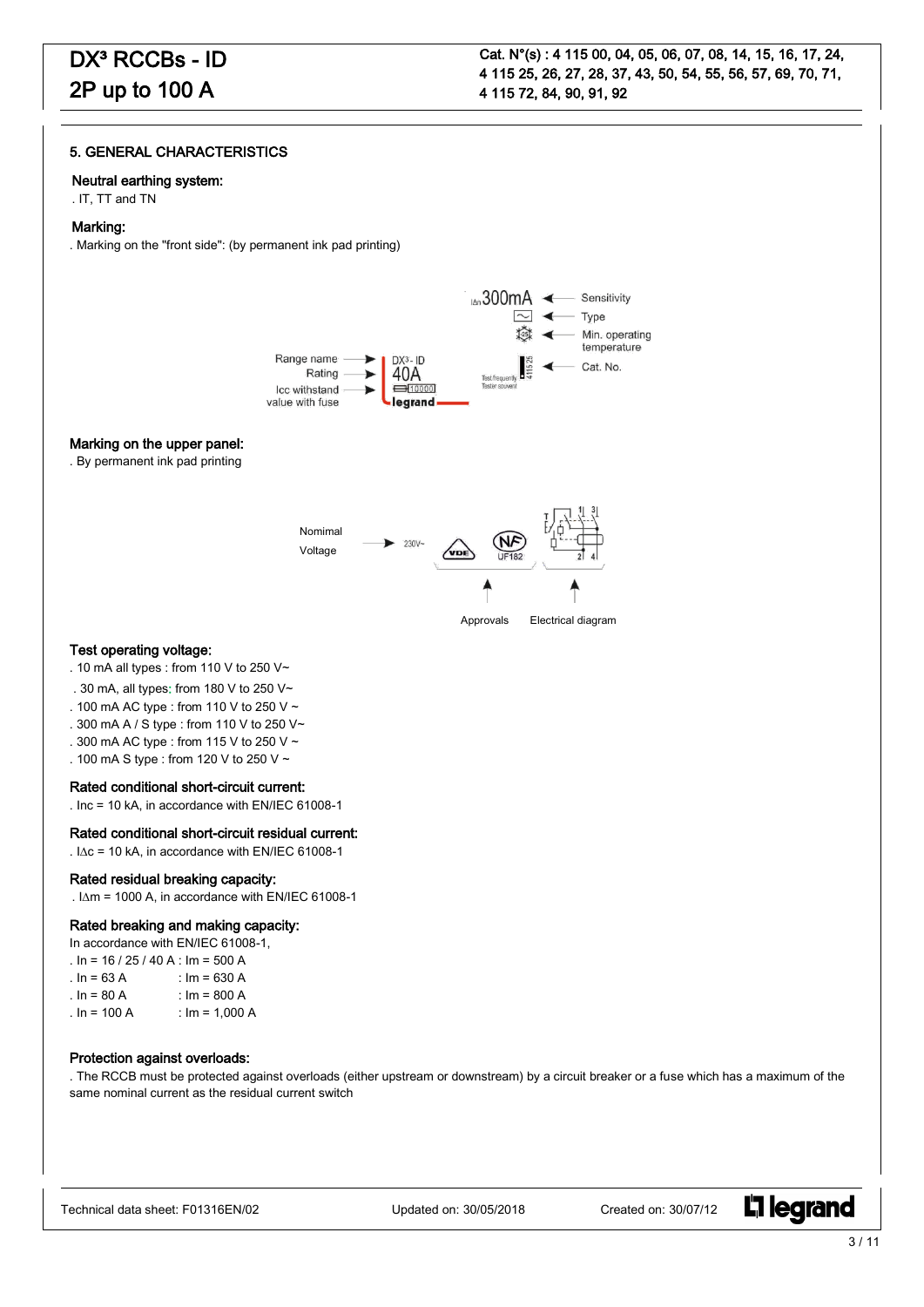#### Protection against short-circuits:

. The RCCB must be protected upstream against short circuits using a circuit breaker or a fuse. Its resistance to short circuits when associated with a Legrand circuit breaker or fuse is compliant with the values stated in the tables below:

. Association with a fuse:

| Downstream    | Upstream                          |      |      |              |  |  |
|---------------|-----------------------------------|------|------|--------------|--|--|
| <b>RCCB</b>   | gG or aM type fuse                |      |      |              |  |  |
| Rating        | $\leq 50$ A                       | 63 A | 80 A | $\geq$ 100 A |  |  |
| 16 A to 100 A | 100 kA<br>50 kA<br>10 kA<br>15 kA |      |      |              |  |  |

. Association with a circuit breaker:

|                                           |              | Upstream circuit breaker    |                             |                              |                              |  |
|-------------------------------------------|--------------|-----------------------------|-----------------------------|------------------------------|------------------------------|--|
|                                           |              | DX <sup>3</sup> 4500 / 6 kA | DX <sup>3</sup> 4500 / 6 kA | DX <sup>3</sup> 6000 / 10 KA |                              |  |
|                                           |              | $P+N$                       | 3P/4P                       | $P+N$                        | DX <sup>3</sup> 6000 / 10 kA |  |
|                                           |              | 1 mod                       | 3 mod                       | 1 mod                        |                              |  |
| Curves<br>Downstream<br><b>RCCB</b><br>In |              | C                           | C                           | <b>B&amp;C</b>               | <b>B. C &amp; D</b>          |  |
|                                           |              | $\leq 40$ A                 | $\leq$ 32 A                 | $\leq$ 40 A                  | $\leq 63$ A                  |  |
| 2P - 230 V~                               | 16 A à 100 A | 6 <sub>k</sub> A            | 10 kA                       | 10 kA                        | 16 kA                        |  |

|             |              | Upstream circuit breaker                        |                               |                     |                       |                       |  |
|-------------|--------------|-------------------------------------------------|-------------------------------|---------------------|-----------------------|-----------------------|--|
|             |              | DX <sup>3</sup> 10000 / 16 kA<br>$P+N$<br>1 mod | DX <sup>3</sup> 10000 / 16 kA | $DX^3$ 25 kA        | DX <sup>3</sup> 36 kA | DX <sup>3</sup> 50 kA |  |
| Downstream  | Curves       | С                                               | <b>B, C &amp; D</b>           | <b>B. C &amp; D</b> | C                     | <b>B, C &amp; D</b>   |  |
| <b>RCCB</b> | In           | $\leq$ 20 A                                     | $\leq$ 125 A                  | $\leq$ 125 A        | $\leq 80$ A           | $\leq 63$ A           |  |
| 2P - 230 V~ | 16 A à 100 A | <b>16 kA</b>                                    | 25 kA                         | 36 kA               | 50 kA                 | 70 kA                 |  |

|                           |              | Upstream circuit breaker                                       |              |              |              |  |
|---------------------------|--------------|----------------------------------------------------------------|--------------|--------------|--------------|--|
|                           |              | DPX <sup>3</sup> 160 / DPX <sup>3</sup> 160 + residual current |              |              |              |  |
|                           |              | 16 kA<br>25 kA<br>36 kA<br>50 kA                               |              |              |              |  |
| Downstream<br><b>RCCB</b> | In           | $\leq$ 160 A                                                   | $\leq$ 160 A | $\leq$ 160 A | $\leq$ 160 A |  |
| $2P - 230V -$             | 16 A à 100 A | 25 kA                                                          | 36 kA        | 36 kA        | 36 kA        |  |

L<sub>1</sub> legrand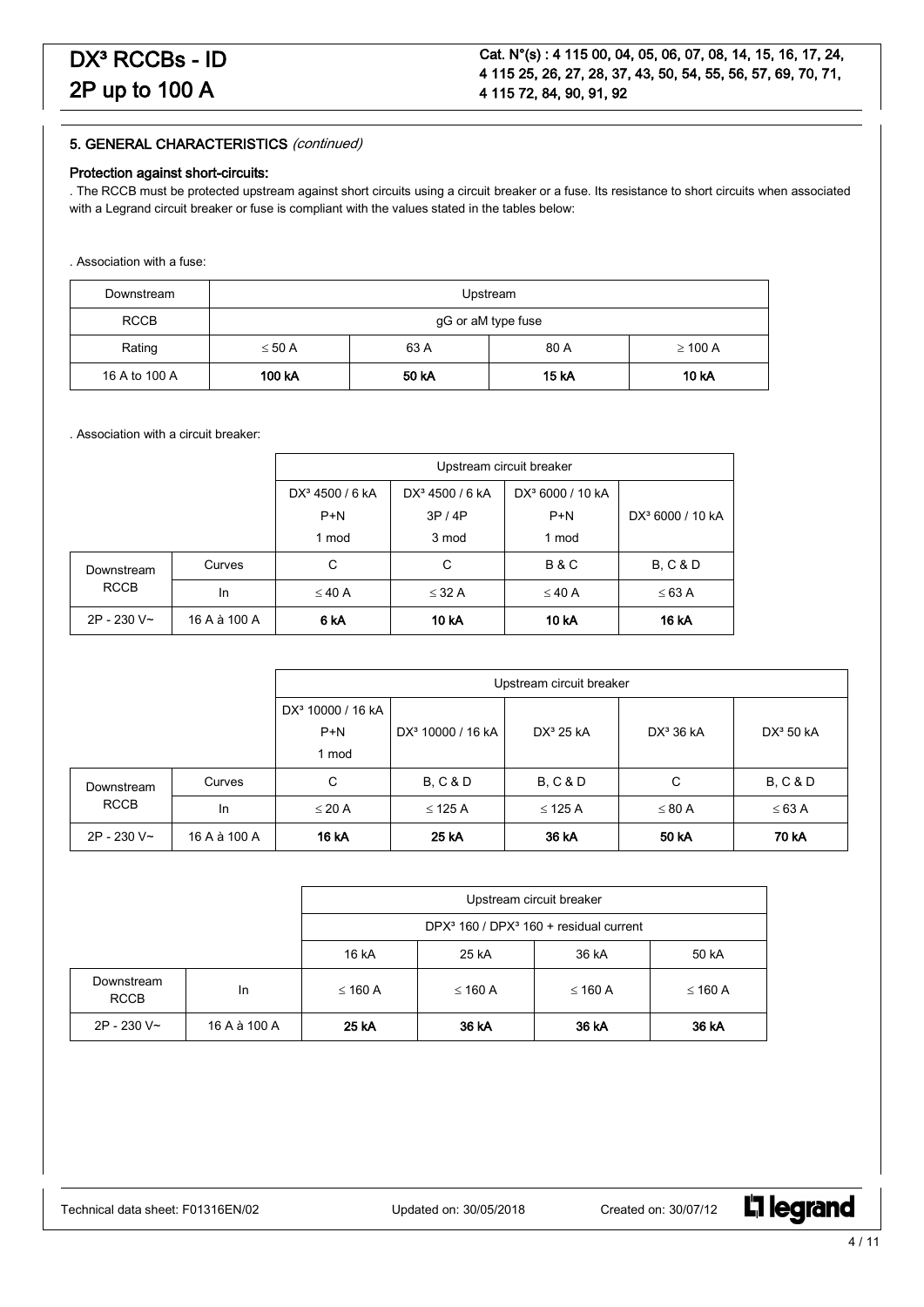#### Protection against short circuits (continued):

. Association with circuit breakers: case of a double fault, in IT system – Resistance to the Icc of a single pole

| Downstream<br><b>RCCB</b> | Circuit breaker<br>upstream        |                                        |                                   |  |
|---------------------------|------------------------------------|----------------------------------------|-----------------------------------|--|
|                           | DNX <sup>3</sup><br>$P+N$<br>1 mod | DX <sup>3</sup><br>$P+N 1 \text{ mod}$ | DX <sup>3</sup><br>3P/4P<br>3 mod |  |
|                           | 4500 A / 4,5 kA                    |                                        | 4500 A / 6 kA                     |  |
| At 230 V                  | 4,5 kA                             | 4,5 kA                                 | 4,5 kA                            |  |
| At 400 V                  | 1,5 kA                             | 1,5 kA                                 | 3 <sub>k</sub> A                  |  |

| Downstream<br><b>RCCB</b> | Circuit breaker |                  |                   |  |  |
|---------------------------|-----------------|------------------|-------------------|--|--|
|                           |                 | upstream         |                   |  |  |
|                           | DX <sup>3</sup> | DX <sup>3</sup>  | DX <sup>3</sup>   |  |  |
|                           | $P+N$           | 3P/4P            | 1P / 2P / 3P / 4P |  |  |
|                           | 1 mod           | 3 mod            |                   |  |  |
|                           | 6000 A / 10 kA  |                  |                   |  |  |
| At 230 V                  | 4,5 kA          | 6 <sub>k</sub> A | 10 <sub>k</sub> A |  |  |
| At 400 V                  | 3 kA            | 3 <sub>k</sub> A | 3 kA              |  |  |

|                           | Circuit breaker<br>upstream |                                      |                                      |                                      |                                      |  |
|---------------------------|-----------------------------|--------------------------------------|--------------------------------------|--------------------------------------|--------------------------------------|--|
| Downstream<br><b>RCCB</b> | $DX^3$<br>$P+N$<br>1 mod    | DX <sup>3</sup><br>1P / 2P / 3P / 4P | DX <sup>3</sup><br>1P / 2P / 3P / 4P | DX <sup>3</sup><br>1P / 2P / 3P / 4P | DX <sup>3</sup><br>1P / 2P / 3P / 4P |  |
|                           | 10000 A / 16 kA             |                                      | 25 kA                                | 36 kA                                | 36 kA                                |  |
| At 230 V                  | 6 <sub>k</sub> A            | 16 kA                                | 25 kA                                | 36 kA                                | 50 kA                                |  |
| At 400 V                  | 3 kA                        | 4 kA                                 | 6,25 kA                              | 9 <sub>k</sub> A                     | 12,5 kA                              |  |

L<sub>i</sub>legrand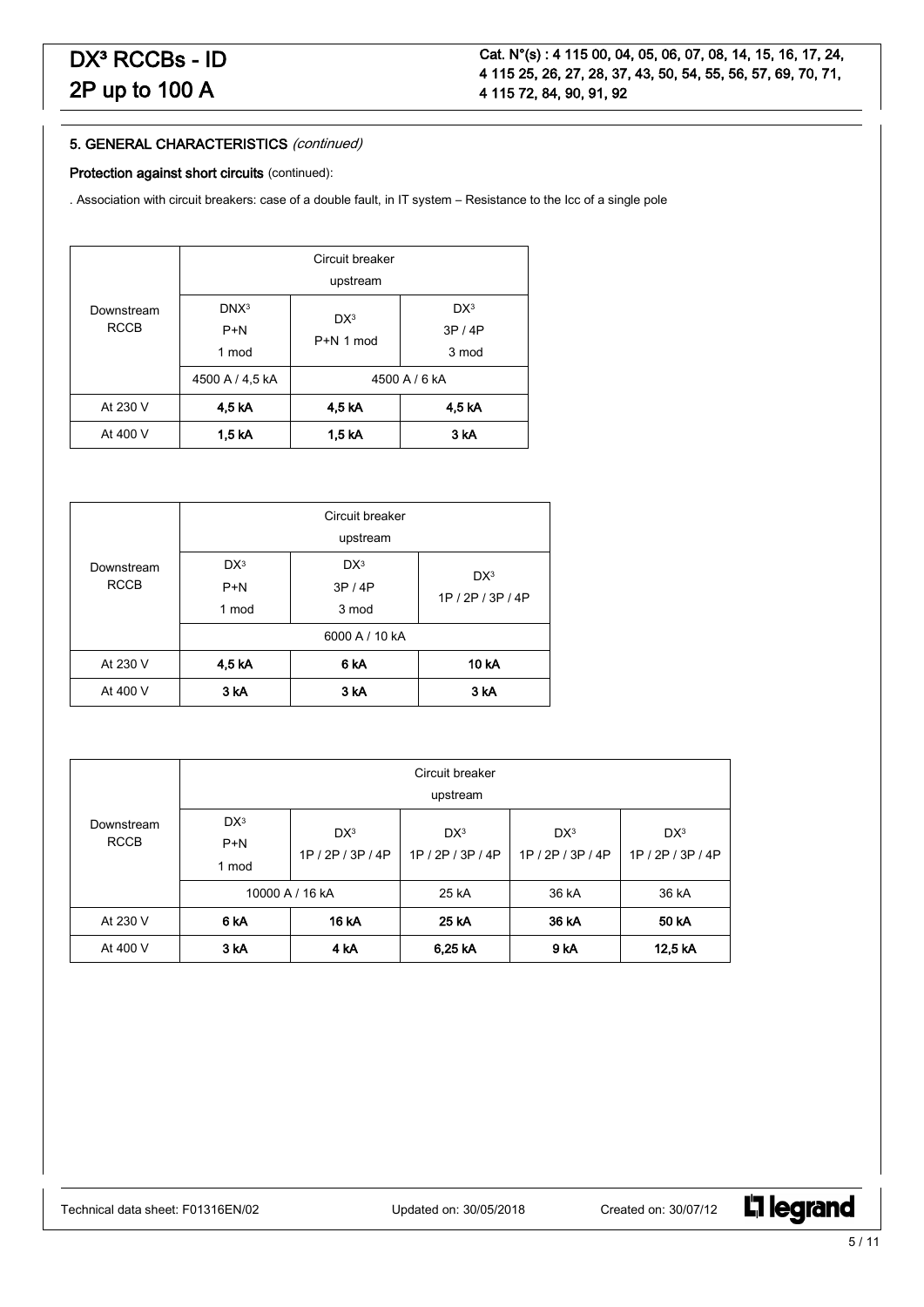# Power dissipated by the device:

|       | <b>RCCB</b> | Power dissipated by the device (In) |        |           |          |          |
|-------|-------------|-------------------------------------|--------|-----------|----------|----------|
| In    | Sensibilité | AC type                             | A type | AC-S type | A-S type | A-F type |
| 16 A  | 10 mA       | 0,8W                                | 0,8W   |           |          |          |
| 25 A  | 30 mA       | 1,6 W                               | $1,5W$ |           |          | 0,5W     |
| 25 A  | 100 mA      | 0,5W                                |        |           |          |          |
| 25 A  | 300 mA      | 0,5W                                | 0,5W   |           |          |          |
| 40 A  | 30 mA       | 4 W                                 | 4 W    |           |          | 1,2W     |
| 40 A  | 100 mA      | 1,3 W                               |        |           |          |          |
| 40 A  | 300 mA      | 1,3W                                | 1,3W   |           |          |          |
| 63 A  | 30 mA       | 3,1 W                               | 3,1 W  |           |          | 3W       |
| 63 A  | 100 mA      | 3,1 W                               |        |           |          |          |
| 63 A  | 300 mA      | 3,1 W                               | 3, 1 W | 3W        | 3W       |          |
| 80 A  | 30 mA       | 5W                                  | 5 W    |           |          |          |
| 80 A  | 100 mA      | 5W                                  |        |           |          |          |
| 80 A  | 300 mA      | 5W                                  | 5W     |           |          |          |
| 100 A | 30 mA       | 7,5 W                               |        |           |          |          |
| 100 A | 100 mA      |                                     |        | 7,5 W     |          |          |
| 100 A | 300 mA      | 7,5 W                               |        |           |          |          |

#### Temperature derating:

. Reference temperature: 30°C in accordance with standard IEC/EN 61008-1

|          | Ambient Temperature/In |                 |               |                |                |                |                |                |                |
|----------|------------------------|-----------------|---------------|----------------|----------------|----------------|----------------|----------------|----------------|
| In $(A)$ | $-25^{\circ}$ C        | $-10^{\circ}$ C | $0^{\circ}$ C | $10^{\circ}$ C | $20^{\circ}$ C | $30^{\circ}$ C | $40^{\circ}$ C | $50^{\circ}$ C | $60^{\circ}$ C |
| 16 A     | 16                     | 16              | 16            | 16             | 16             | 16             | 16             | 16             | 16             |
| 25 A     | 25                     | 25              | 25            | 25             | 25             | 25             | 25             | 25             | 25             |
| 40 A     | 40                     | 40              | 40            | 40             | 40             | 40             | 40             | 25             | 25             |
| 63 A     | 63                     | 63              | 63            | 63             | 63             | 63             | 63             | 40             | 40             |
| 80 A     | 80                     | 80              | 80            | 80             | 80             | 80             | 80             | 63             | 63             |
| 100 A    | 100                    | 100             | 100           | 100            | 100            | 100            | 100            | 80             | 80             |

L<sub>1</sub> legrand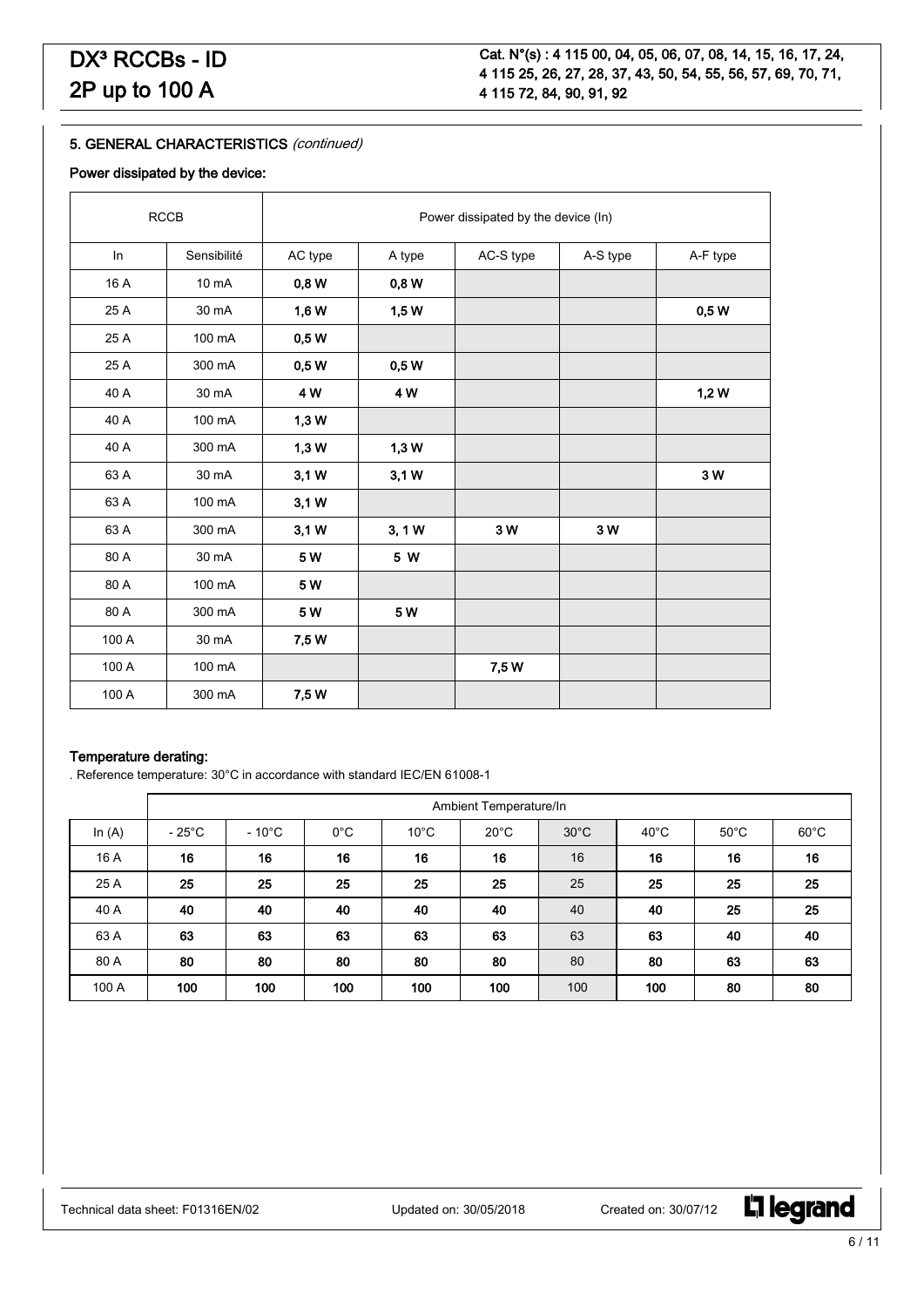# Cat. N°(s) : 4 115 00, 04, 05, 06, 07, 08, 14, 15, 16, 17, 24, 4 115 25, 26, 27, 28, 37, 43, 50, 54, 55, 56, 57, 69, 70, 71, 4 115 72, 84, 90, 91, 92

# 5. GENERAL CHARACTERISTICS (continued)

#### Weight per device:

| Référence | Catalogue Number       | Weight (kg) |
|-----------|------------------------|-------------|
| 411 500   | 16 A AC type 10 mA     | 0,18        |
| 411 504   | 25 A AC type 30 mA     | 0,19        |
| 411 505   | 40 A AC type 30 mA     | 0,19        |
| 411 506   | 63 A AC type 30 mA     | 0,22        |
| 411 507   | 80 A AC type 30 mA     | 0,22        |
| 411 508   | 100 A AC type 30 mA    | 0,20        |
| 411 514   | 25 A AC type 100 mA    | 0,22        |
| 411 515   | 40 A AC type 100 mA    | 0,22        |
| 411 516   | 63 A AC type 100 mA    | 0,22        |
| 411 517   | 80 A AC type 100 mA    | 0,22        |
| 411 524   | 25 A AC type 300 mA    | 0,18        |
| 411 525   | 40 A AC type 300 mA    | 0,18        |
| 411 526   | 63 A AC type 300 mA    | 0,19        |
| 411 527   | 80 A AC type 300 mA    | 0,18        |
| 411 528   | 100 A AC type 300 mA   | 0,19        |
| 411 537   | 100 A AC-S type 100 mA | 0,20        |
| 411 543   | 63 A AC-S type 300 mA  | 0,21        |
| 411 550   | 16 A A type 10 mA      | 0,19        |
| 411 554   | 25 A A type 30 mA      | 0,22        |
| 411 555   | 40 A A type 30 mA      | 0,22        |
| 411 556   | 63 A A type 30 mA      | 0,22        |
| 411 557   | 80 A A type 30 mA      | 0,21        |
| 411 569   | 25 A A type 300 mA     | 0,19        |
| 411 570   | 40 A A type 300 mA     | 0,19        |
| 411 571   | 63 A A type 300 mA     | 0,19        |
| 411 572   | 80 A A type 300 mA     | 0,19        |
| 411 584   | 63 A A-S type 300 mA   | 0,22        |
| 411 590   | 25 A F type 30 mA      | 0,21        |
| 411 591   | 40 A F type 30 mA      | 0,21        |
| 411 592   | 63 A F type 30 mA      | 0,21        |

### 5. GENERAL CHARACTERISTICS (continued)

#### Packaged volume and quantity:

|                              | Volume $(dm^3)$ | Packaging |
|------------------------------|-----------------|-----------|
| For all catalogue<br>numbers | 0.35            | per unit  |

Isolation distance: (distance between the contacts)

. Handle in open position - O-Off:

Greater than 4.5 mm

### Rated insulation voltage:

. Ui = 250 V

Insulation resistance:

. 2 M $\Omega$ 

# Degree of pollution:

. 2

# Dielectric strength:

. 2000 V - 50 Hz

#### Impulse withstand voltage:

. Uimp =  $4$  kV

#### Protection from false tripping:

- . 0.5 µs/100 kHz damped recurring wave = 200 A
- .  $8/20$   $\mu s$  wave:
	- A / AC type = 250 A
		- $-$  AC-S / A-S and F type = 3000 A

#### Protection classes:

- . Terminals protected against direct contact:
	- IP20 (wired device)
- . Front side protected against direct contact: - IP40
- . Class II in relation to metallic conductive parts
- . Protection against impacts: - IK04

# Plastic materials used:

. Parts made of polyamide and P.B.T.

#### Enclosure heat and fire resistance:

. Resistance to incandescent wire tests at 960℃, in accordance with standard IEC/EN 61008-1

. Classification V2, in accordance with standard UL94

#### Device's upper heating value:

. Estimated heating value of a 25 or 40A 30mA AC device: 2.41 MJ

#### Handle opening and closing forces:

- . Force of 23 N for closing (all ratings)
- . Force of 8 N for opening (all ratings)

**L'1 legrand**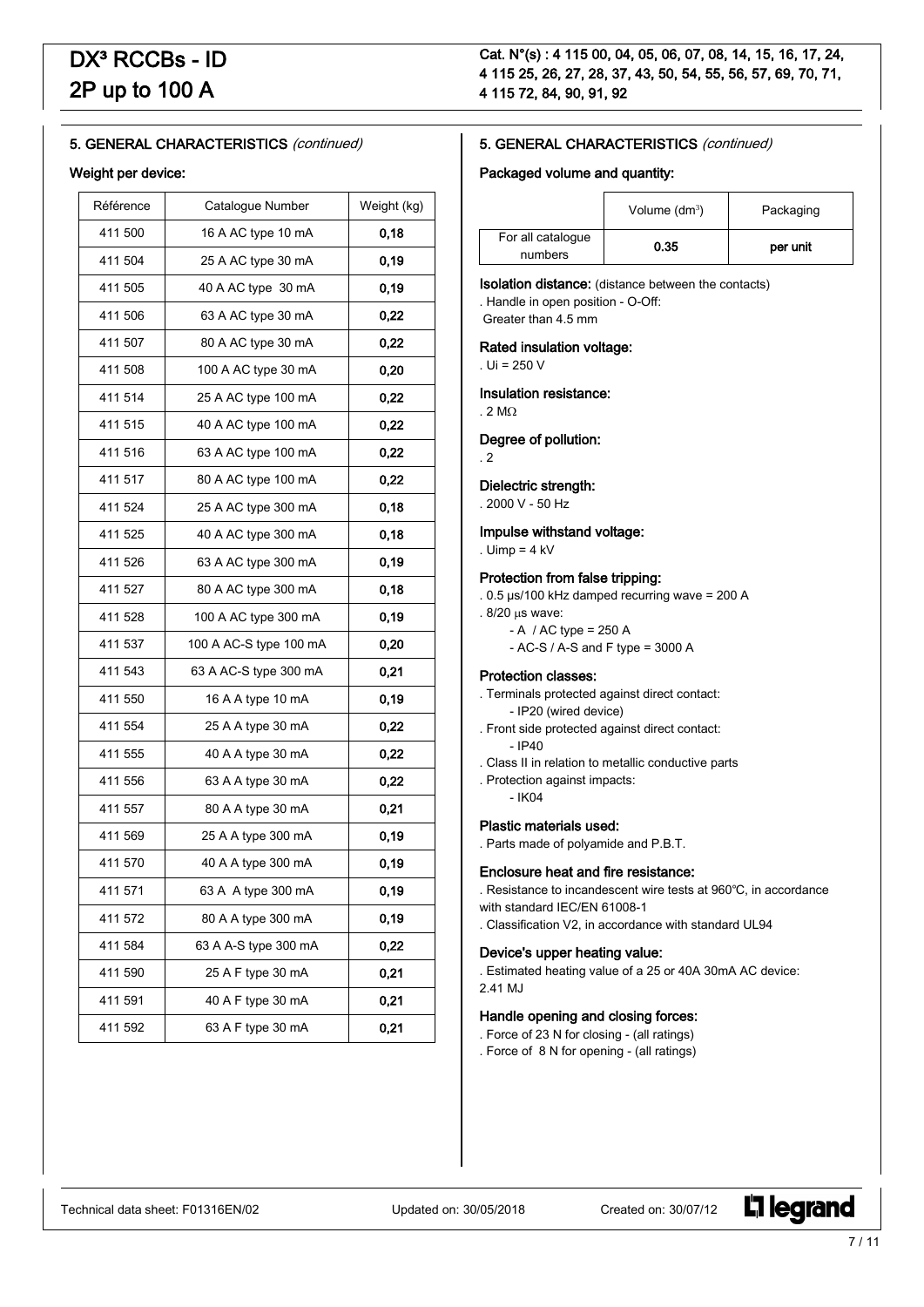#### Mechanical endurance:

. Conforms to standard NF EN 61008-1

. Tested with 20,000 operations with no load

#### Electrical endurance:

. Conforms to standard NF EN 61008-1

. Tested with 10,000 operations with load (at In x Cos  $\varphi$  0.9)

. Tested with 2,000 residual current trip operations using the test button or the fault current

#### Operating ambient temperature:

 $. -25^{\circ}$ C / + 60 $^{\circ}$ C

#### Storage temperature:

. - 40℃ / + 70℃

#### Specific use:

Appropriate to operate in humid atmosphere and polluted by a chlorined environment (pool-type)

### Derating of RCCBs function of the number of devices placed side by side:

When several RCCBs are installed side by side and operate simultaneously, the heat dissipation of one pole is limited. This results in an increased operating temperature for the RCCBs which may cause false tripping. Applying the following coefficients to the operating currents is recommended.

| Number of circuit breakers<br>side by side | Coefficient |  |
|--------------------------------------------|-------------|--|
| $2 - 3$                                    | 0.9         |  |
| $4 - 5$                                    | 0.8         |  |
| $6 - 9$                                    | 0.7         |  |
| $\geq 10$                                  | 0.6         |  |

These values are provided by recommendation IEC 60439-1 and the standards NF C 63421 and EN 60439-1. In order to avoid having to use these coefficients there must be

good ventilation and the devices must be kept apart using the spacing elements Cat. No. 4 063 07 (0.5 module).

#### Impact of height:

|                                 | 2,000 m | $3,000 \; m$ | 4,000 m | 5,000 m |
|---------------------------------|---------|--------------|---------|---------|
| <b>Dielectric</b><br>strength   | 2,000 V | 2,000 V      | 2,000 V | 1,500 V |
| Maximum<br>operating<br>voltage | 400 V   | 400 V        | 400 V   | 400 V   |
| Derating at<br>$30^{\circ}$ C   | none    | none         | none    | none    |

#### 5. GENERAL CHARACTERISTICS (continued)

#### DC operation:

. Cannot be used with DC

Operation at 400 Hz:

. Cannot be used at 400 Hz

#### Operation at 60 Hz:

Can be used at 60Hz, except ratings 63A/80A, A and AC types, with sensitivity 30mA, which can be replaced by F types of equivalent ratings and sensitivity.

Resistance to sinusoidal vibrations: (in accordance with

- IEC 68.2.6)
- . Axes: x / y / z
- . Frequency: 10 to 55 Hz . Acceleration:  $3 g (1 g = 9.81 m.s<sup>2</sup>)$

Resistance to tremors : . Conforms to standard NF EN 61008-1

#### 6. COMPLIANCE AND APPROVALS

#### Reference product standards:

- . NF EN 61008-1 / IEC 61008-1
- . NF EN 62423 / IEC 62423 ( F type )
- . EN/IEC 60 529 (IP)

#### Environment:

. Compliance with European Union Directives

. Compliance with Directive 2002/95/EC of 27/01/03 known as "RoHS" which provides for a restriction on the use of dangerous substances such as lead, mercury, cadmium, hexavalent chromium and polybrominated biphenyl (PBB) and polybrominated diphenyl ether (PBDE) brominated flame retardants from 1st July 2006 . Compliance with the Directive 91/338/EEC of 18/06/91 and decree 94-647 of 27/07/94

#### Usage in special conditions:

. Category C compliant (testing temperature of -25°C to +70°C, resistant to salt spray) in accordance with the classification defined in Appendix Q of standard IEC/EN 60947-1

#### Plastic materials:

- . Zero halogen plastic materials.
- . Labelling compliant with ISO 11469 and ISO 1043.

#### Packaging:

. Design and manufacture of packaging compliant with decree 98-638 of 20/07/98 and Directive 94/62/EC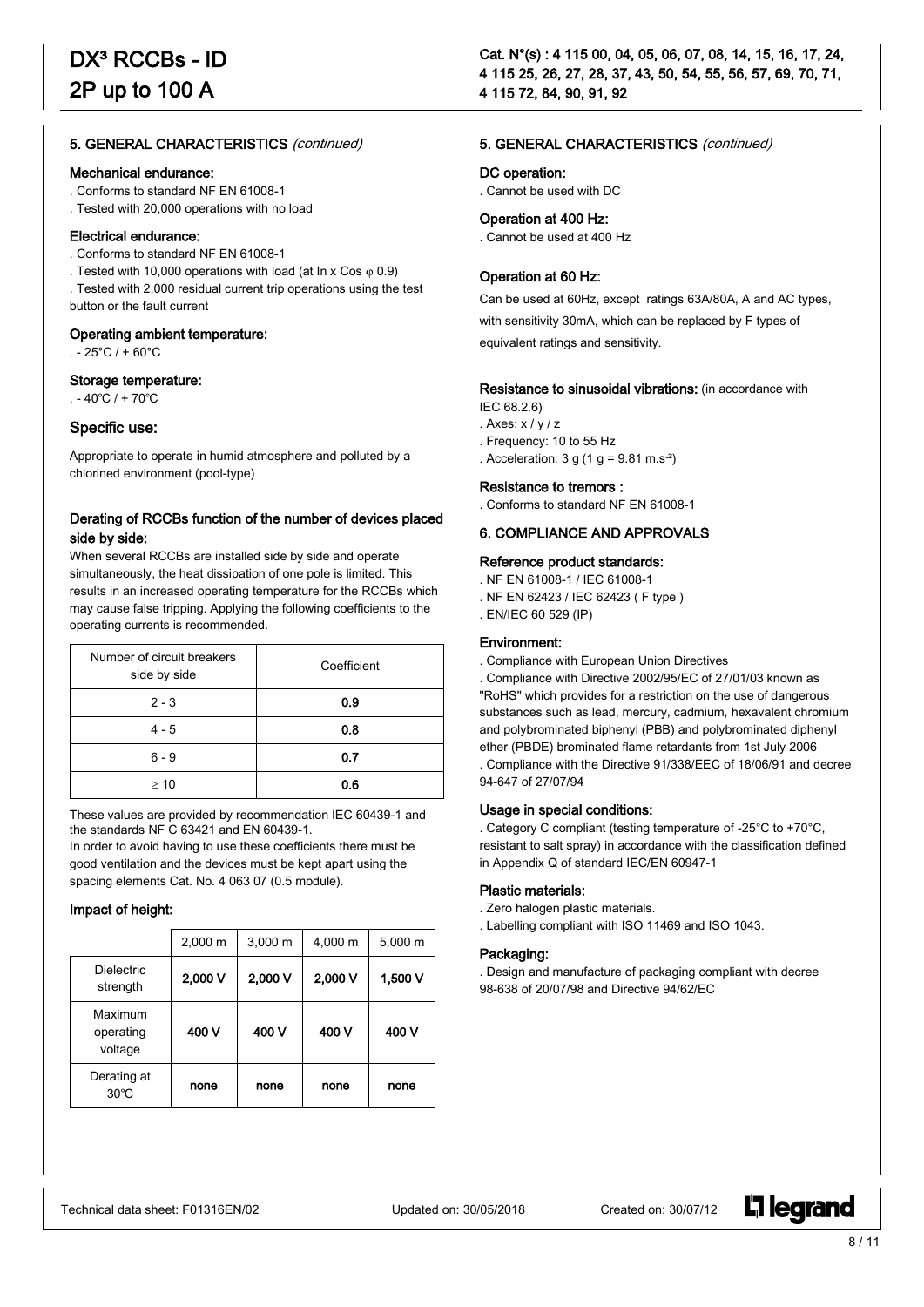# 7. CURVES

# Tripping current curves:

. Tripping time curve depending on the value of the fault current:



L<sub>1</sub> legrand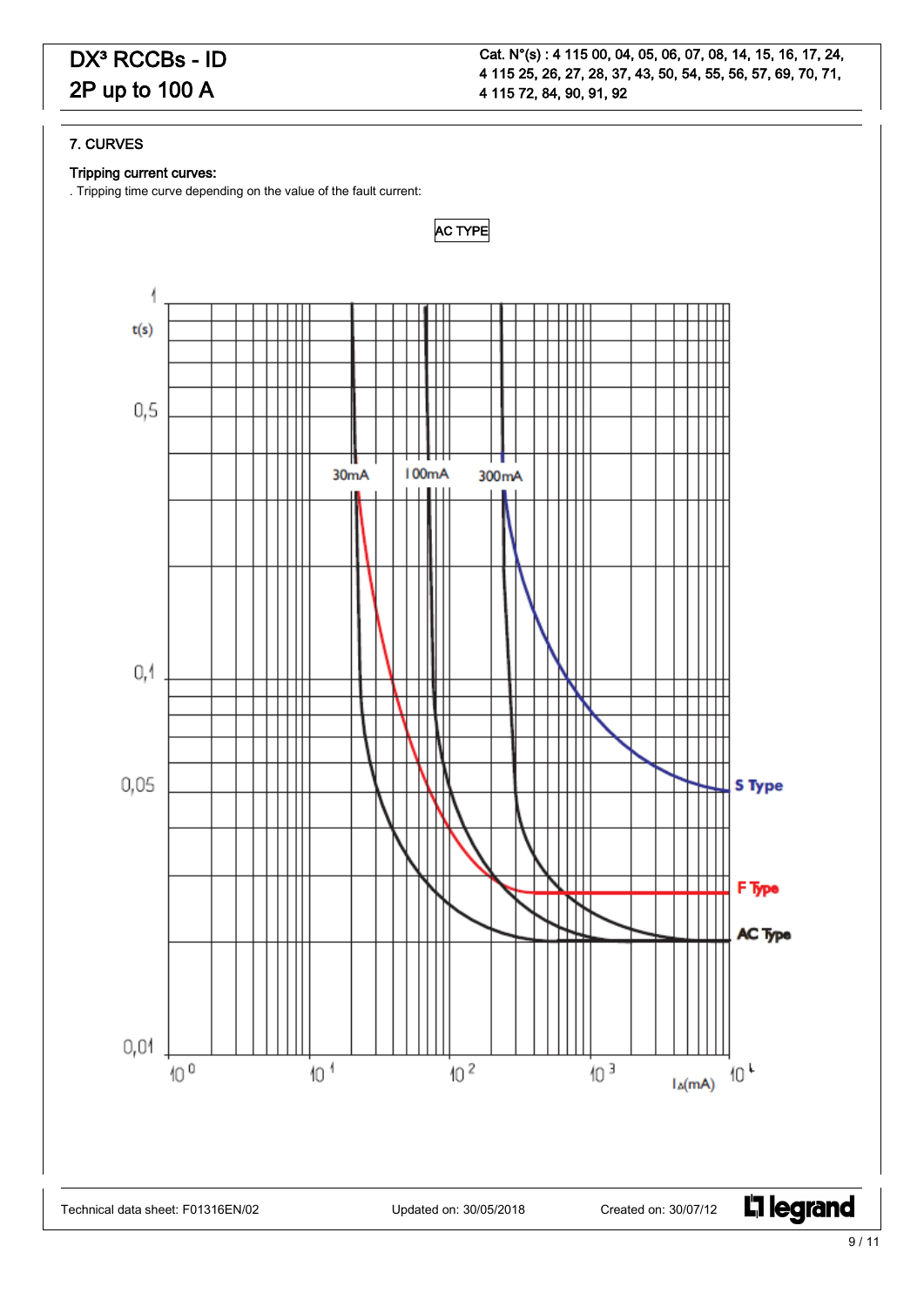# 7. CURVES (continued)

# Tripping current curves:

. Tripping time curve depending on the value of the fault current: